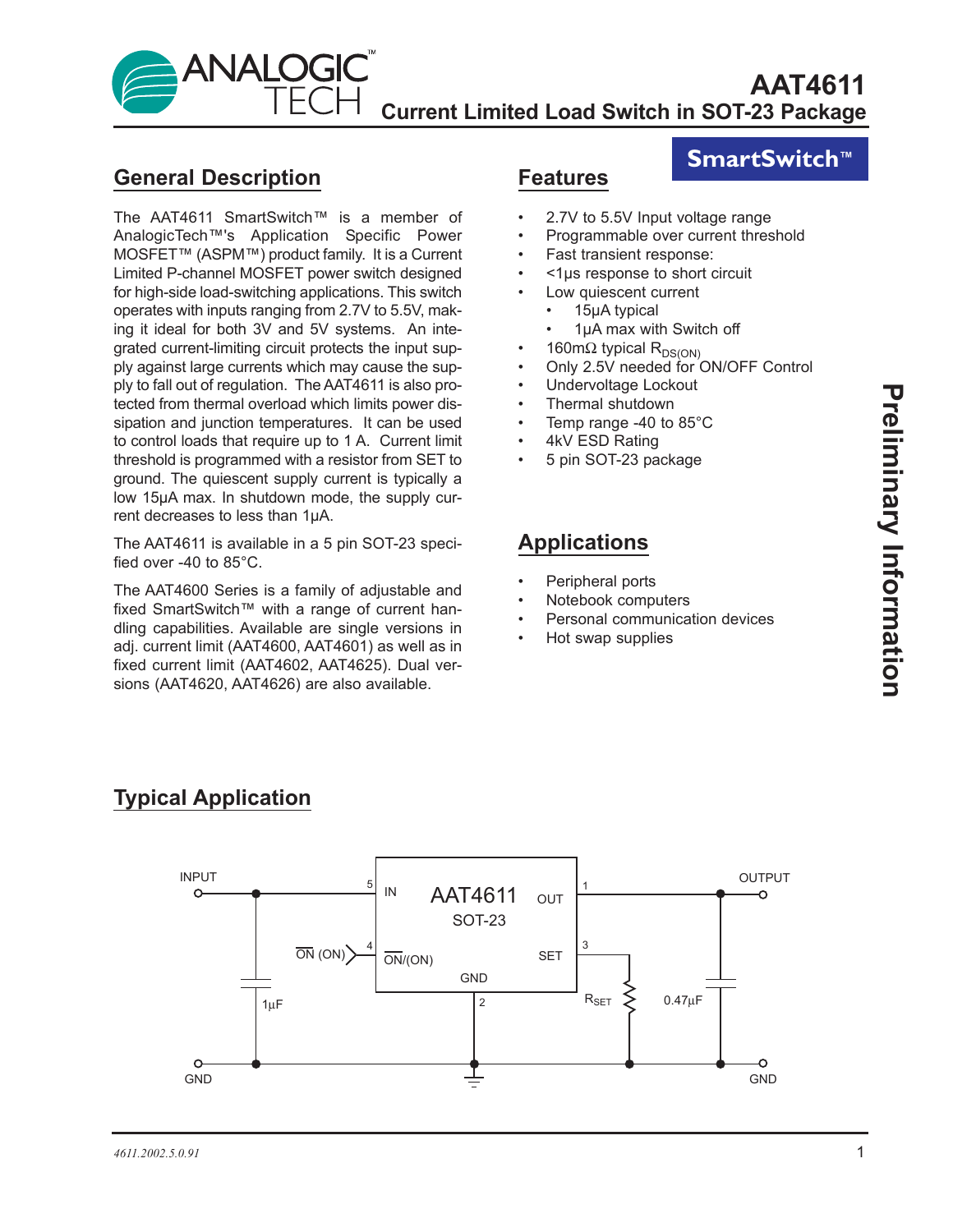

# **Pin Configuration**



# **Pin Descriptions**

| Pin#           | <b>Symbol</b> | <b>Function</b>                                                                                                  |  |
|----------------|---------------|------------------------------------------------------------------------------------------------------------------|--|
|                | <b>OUT</b>    | P-channel MOSFET drain. Connect 0.47µF capacitor from OUT to GND.                                                |  |
| 2              | <b>GND</b>    | Ground connection                                                                                                |  |
| 3              | <b>SET</b>    | Current-Limit Set Input. A resistor from SET to ground sets the current limit for<br>the switch.                 |  |
| $\overline{4}$ | ON            | Enable Input. Two versions are available, active-high and active-low. See order-<br>ing information for details. |  |
| 5              | IN            | P-channel MOSFET source. Connect 1µF capacitor from IN to GND.                                                   |  |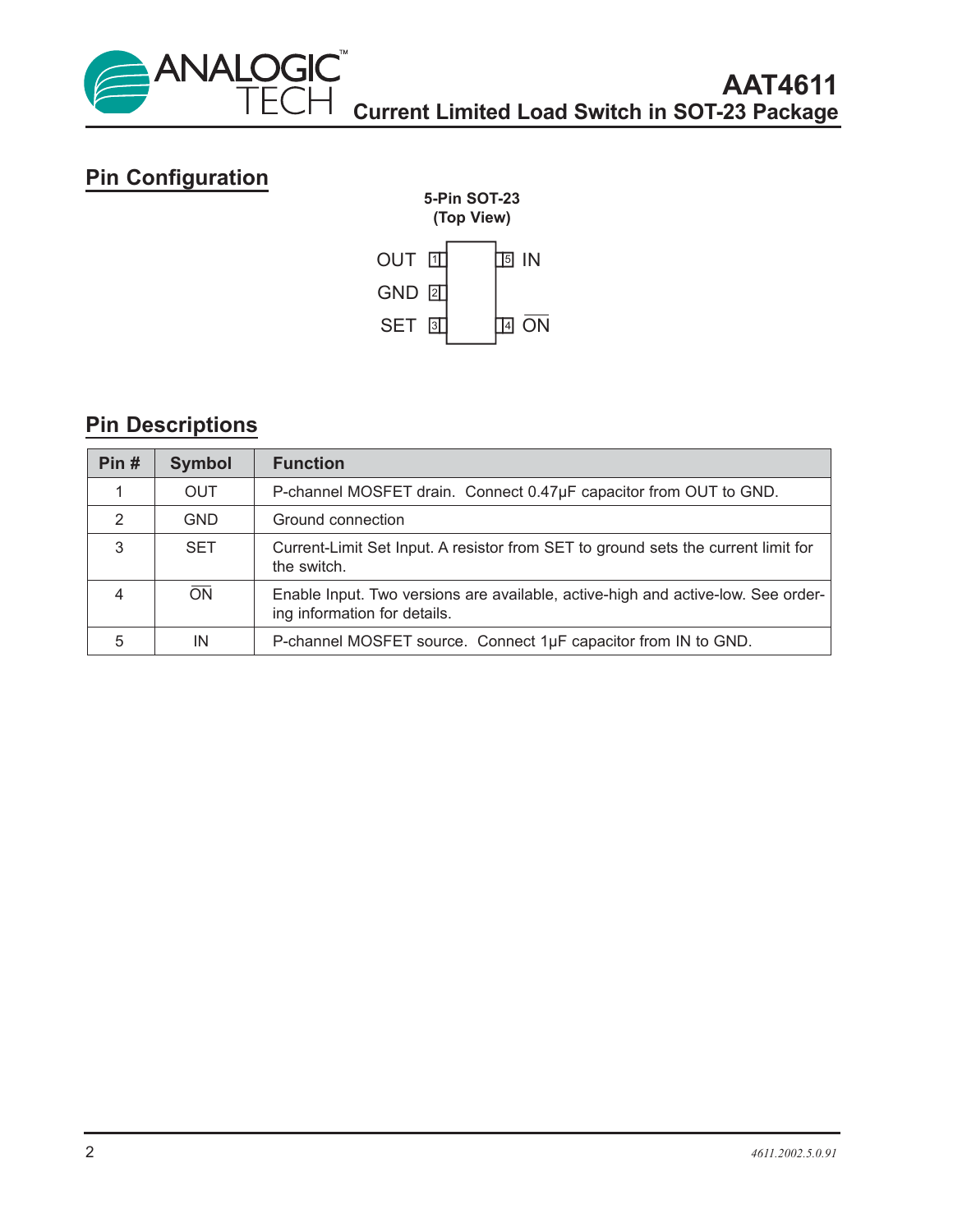### **Absolute Maximum Ratings** (T<sub>A</sub>=25°C unless otherwise noted)

| <b>Symbol</b>                       | <b>Description</b>                       | <b>Value</b>          | <b>Units</b> |
|-------------------------------------|------------------------------------------|-----------------------|--------------|
| $V_{IN}$                            | IN to GND                                | $-0.3$ to 6           |              |
| $V_{ON}$                            | $ON(ON)$ to $GND$                        | -0.3 to $V_{IN}$ +0.3 |              |
| $V_{\text{SET}}$ , $V_{\text{OUT}}$ | SET, OUT to GND                          | -0.3 to $V_{IN}$ +0.3 |              |
| $I_{MAX}$                           | Maximum Continuous Switch Current        |                       | A            |
|                                     | Operating Junction Temperature Range     | $-40$ to 150          | $^{\circ}$ C |
| $\mathsf{I}_{\mathsf{LEAD}}$        | Maximum Soldering Temperature (at Leads) | 300                   | $^{\circ}C$  |
| $\mathsf{V}_{\mathsf{ESD}}$         | ESD Rating <sup>1</sup> - HBM            | 4000                  |              |

Note: Stresses above those listed in Absolute Maximum Ratings may cause permanent damage to the device. Functional operation at conditions other than the operating conditions specified is not implied. Only one Absolute Maximum rating should be applied at any one time.

Note 1: Human body model is a 100pF capacitor discharged through a 1.5kΩ resistor into each pin.

## **Thermal Characteristics**

| <b>Symbol</b> | <b>Description</b> | <b>Value</b> | Units         |  |
|---------------|--------------------|--------------|---------------|--|
| $\Theta_{JA}$ | Thermal Resistance | 150          | $\degree$ C/W |  |
| P             | Power Dissipation  | 667          | mW            |  |

# **Electrical Characteristics**  $(V_{IN} = 5V, T_A = -40$  to 85°C unless otherwise noted. Typical values

are at  $T_A = 25^{\circ}C$ 

| <b>Symbol</b>                 | <b>Description</b>                 | <b>Conditions</b>                                                 | <b>Min</b> | <b>Typ</b> | <b>Max</b> | <b>Units</b> |
|-------------------------------|------------------------------------|-------------------------------------------------------------------|------------|------------|------------|--------------|
| $V_{IN}$                      | <b>Operation Voltage</b>           |                                                                   |            |            | 5.5        | V            |
| $I_{\rm Q}$                   | Quiescent Current                  | $V_{IN}$ = 5V, ON (ON) = active, $I_{OUIT}$ = 0                   |            | 15         | 30         | μA           |
| $I_{Q(OFF)}$                  | Off Supply Current                 | ON ( $\overline{ON}$ ) =inactive, $V_{IN}$ = 5.5V                 |            |            | 1          | μA           |
| SD(OFF)                       | <b>Off Switch Current</b>          | ON ( $\overline{ON}$ ) = inactive, $V_{IN}$ = 5.5V, $V_{OUT}$ = 0 |            | .03        | 15         | μA           |
| V <sub>UVLO</sub>             | Undervoltage Lockout               | Rising edge, 1% hysteresis,                                       |            | 2.3        | 2.7        | V            |
|                               | On-Resistance                      | $V_{IN} = 5.0V$                                                   |            | 160        | 180        | $m\Omega$    |
| $R_{DS(ON)}$                  |                                    | $V_{IN} = 4.5V$                                                   |            | 165        |            | $m\Omega$    |
|                               |                                    | $V_{IN} = 3.0V$                                                   |            | 195        | 230        | $m\Omega$    |
| $I_{LIM}$                     | <b>Current Limit</b>               | $R_{\text{SET}} = 6.8 k\Omega$                                    | .75        | 1          | 1.25       | A            |
| LIM(MIN)                      | Minimum Current Limit              |                                                                   |            | 130        | 195        | mA           |
| $V_{ON(L)}$                   | ON (ON) Input Low Voltage          |                                                                   |            |            | 0.8        | $\vee$       |
| $V_{ON(H)}$                   | ON (ON) Input High Voltage         | $V_{IN} = 2.7V$ to 3.6V                                           | 2.0        |            |            | V            |
|                               |                                    | $V_{IN} = 4.5V$ to 5.5V                                           | 2.4        |            |            | $\vee$       |
| I <sub>ON(SINK)</sub>         | ON (ON) Input leakage              | $V_{ON}$ = 5.5V                                                   |            | 0.01       |            | μA           |
| ${\mathsf T}_{\mathsf{RESP}}$ | <b>Current Limit Response Time</b> | $V_{IN} = 5V$                                                     |            | 0.8        |            | μs           |
| $\mathsf{T}_{\mathsf{OFF}}$   | Turn-Off Time                      | $V_{IN}$ =5V, R <sub>L</sub> =10 $\Omega$                         |            | 0.4        | 2          | μs           |
| $T_{ON}$                      | Turn-On Time                       | $V_{IN}$ =5V, R <sub>i</sub> =10 $\Omega$                         |            | 40         | 200        | μs           |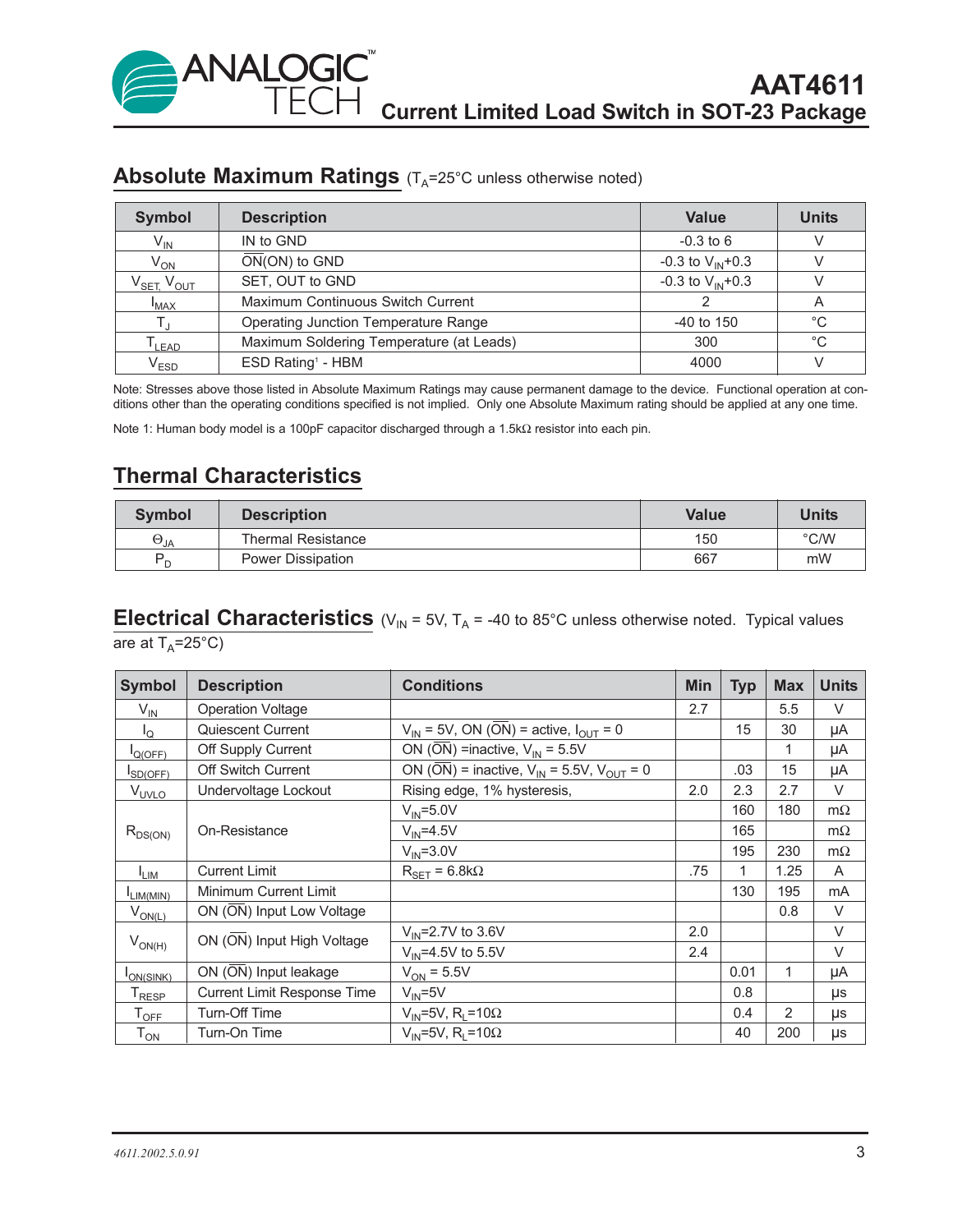

### **Typical Characteristics**

(Unless otherwise noted,  $V_{IN} = 5V$ ,  $T_A = 25^{\circ}C$ )



#### **Quiescent Current**



**Output Current vs VOUT** 



**Off-Supply Current vs. Temperature**



**RDS(ON) vs. Temperature**



**Off-Switch Current vs. Temperature**

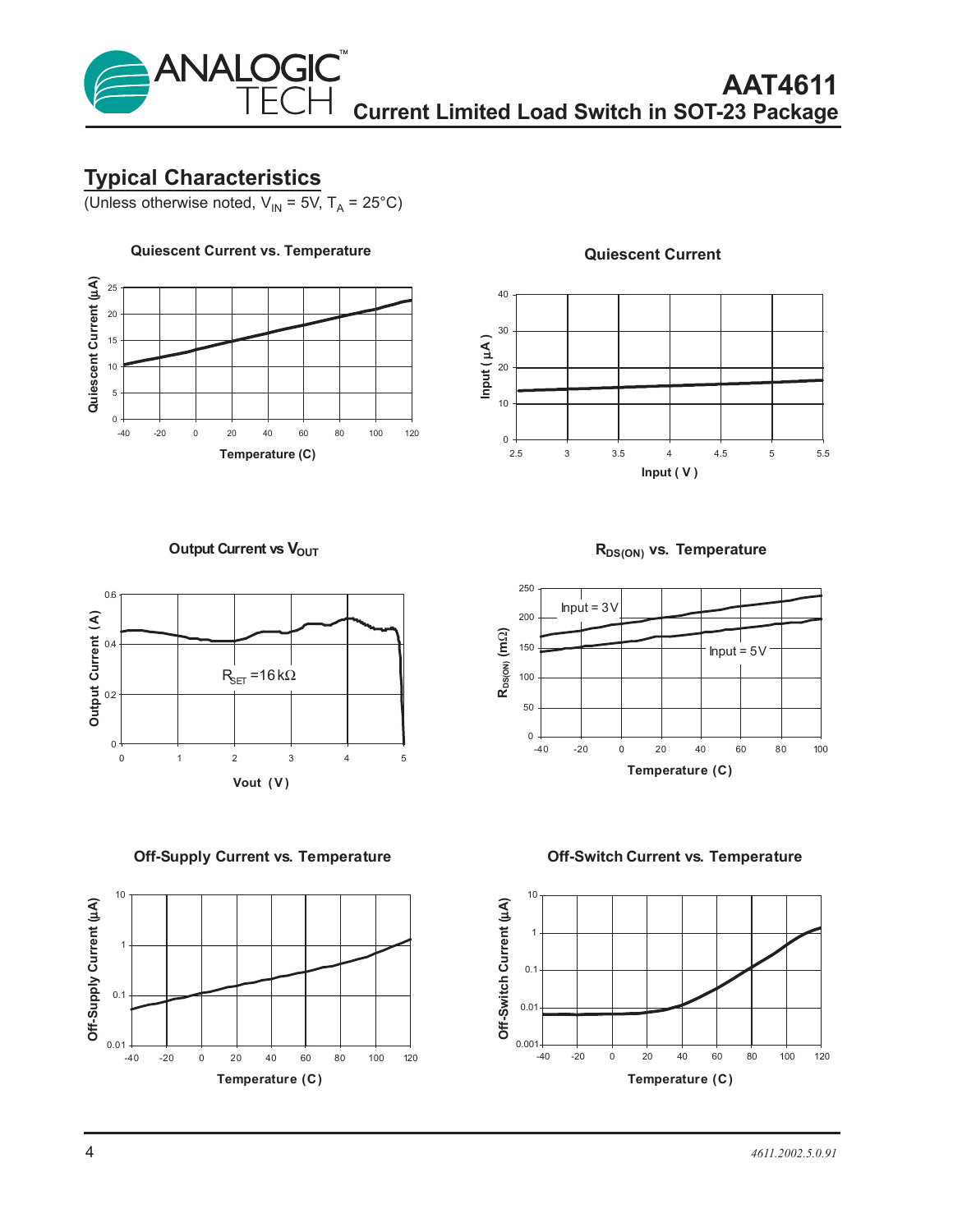

(Unless otherwise noted,  $V_{IN}$  = 5V, T<sub>A</sub> = 25°C)



#### **Turn-ON vs. Temperature**

**Turn-OFF vs. Temperature**



**Turn-Off**





**Short Circuit through 0.3**Ω



**Short Circuit through 0.6**Ω

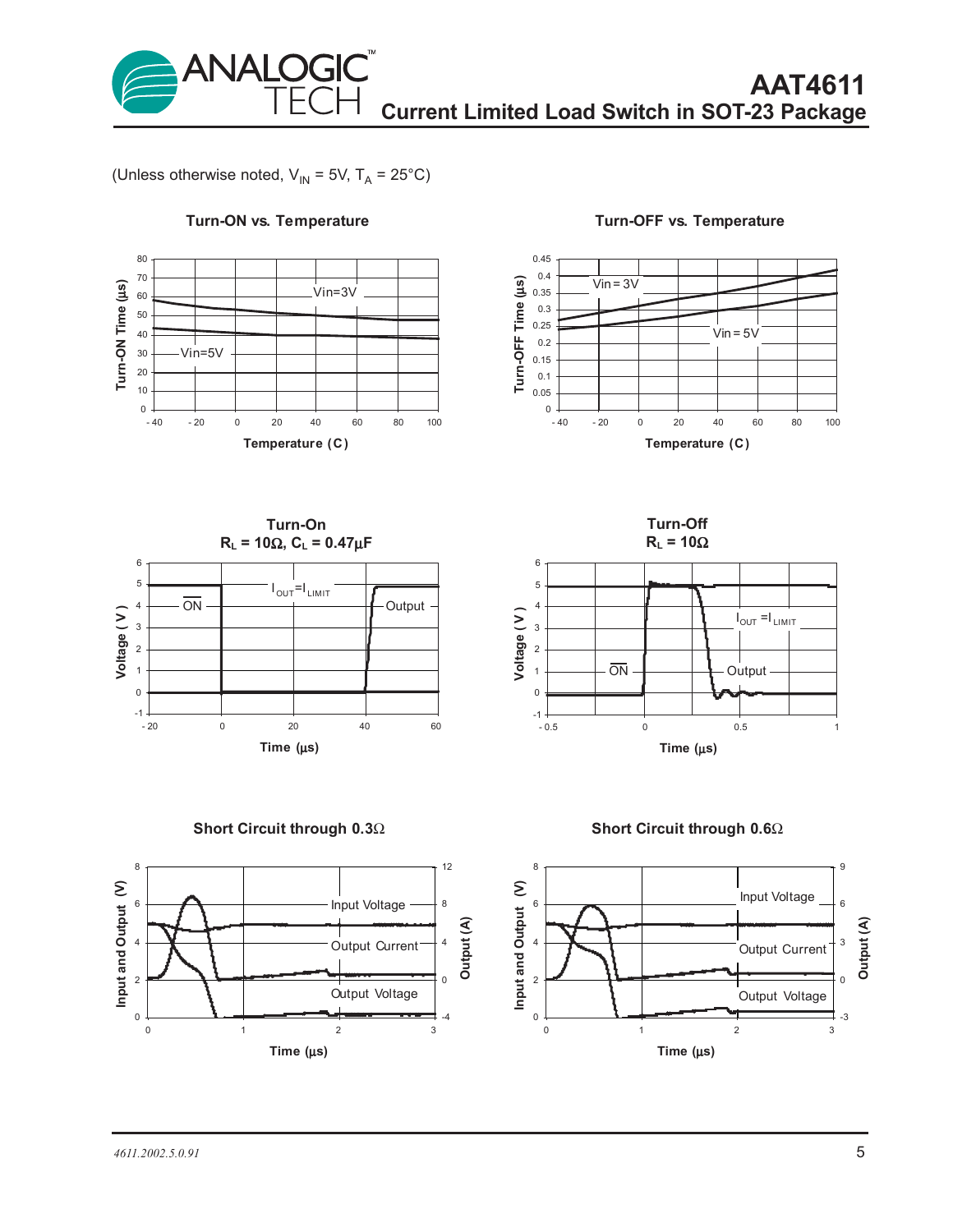

(Unless otherwise noted,  $V_{IN}$  = 5V, T<sub>A</sub> = 25°C)



**RSET coefficent vs ILIM**



#### **Current Limit v. Temperature**

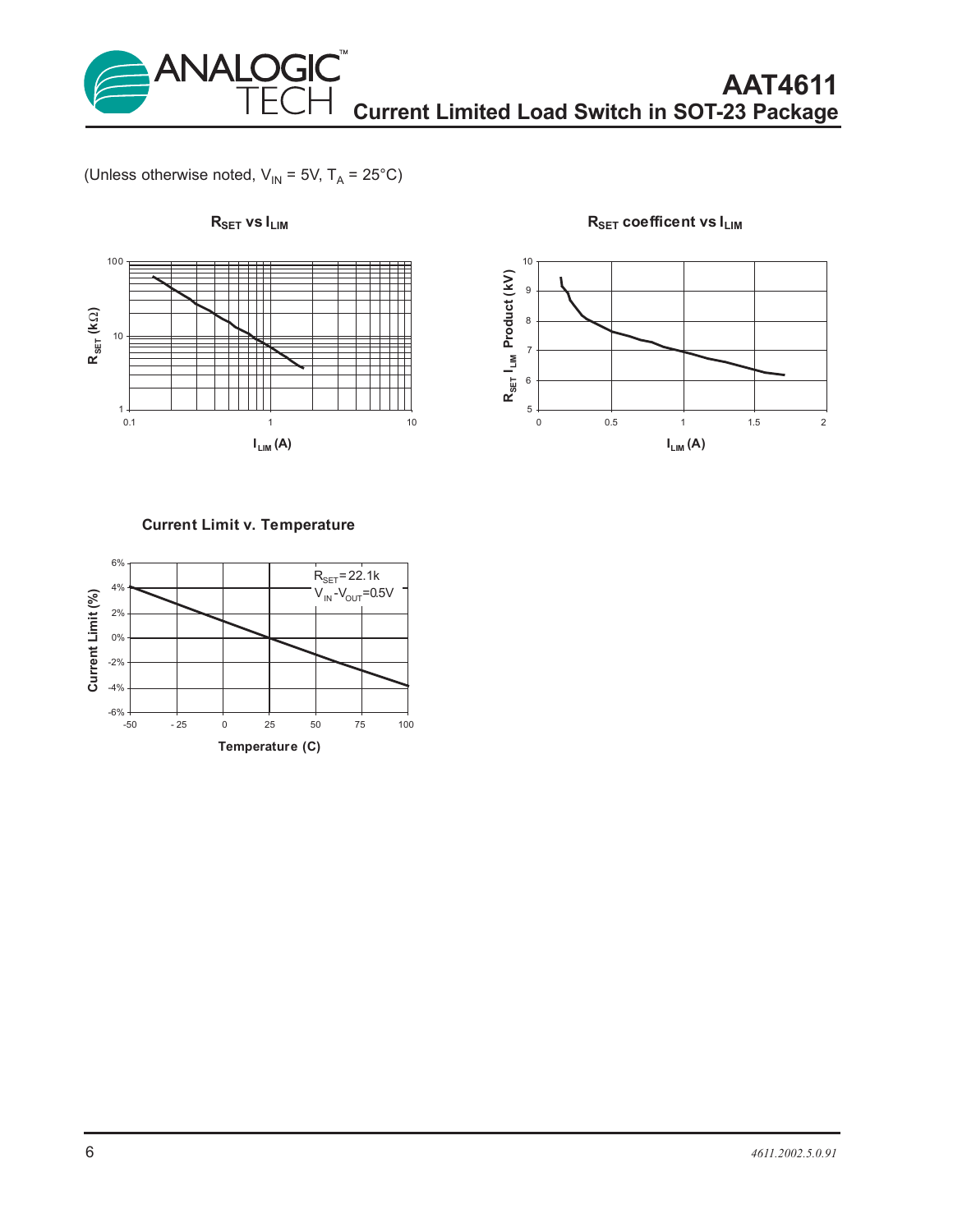

## **Functional Block Diagram**

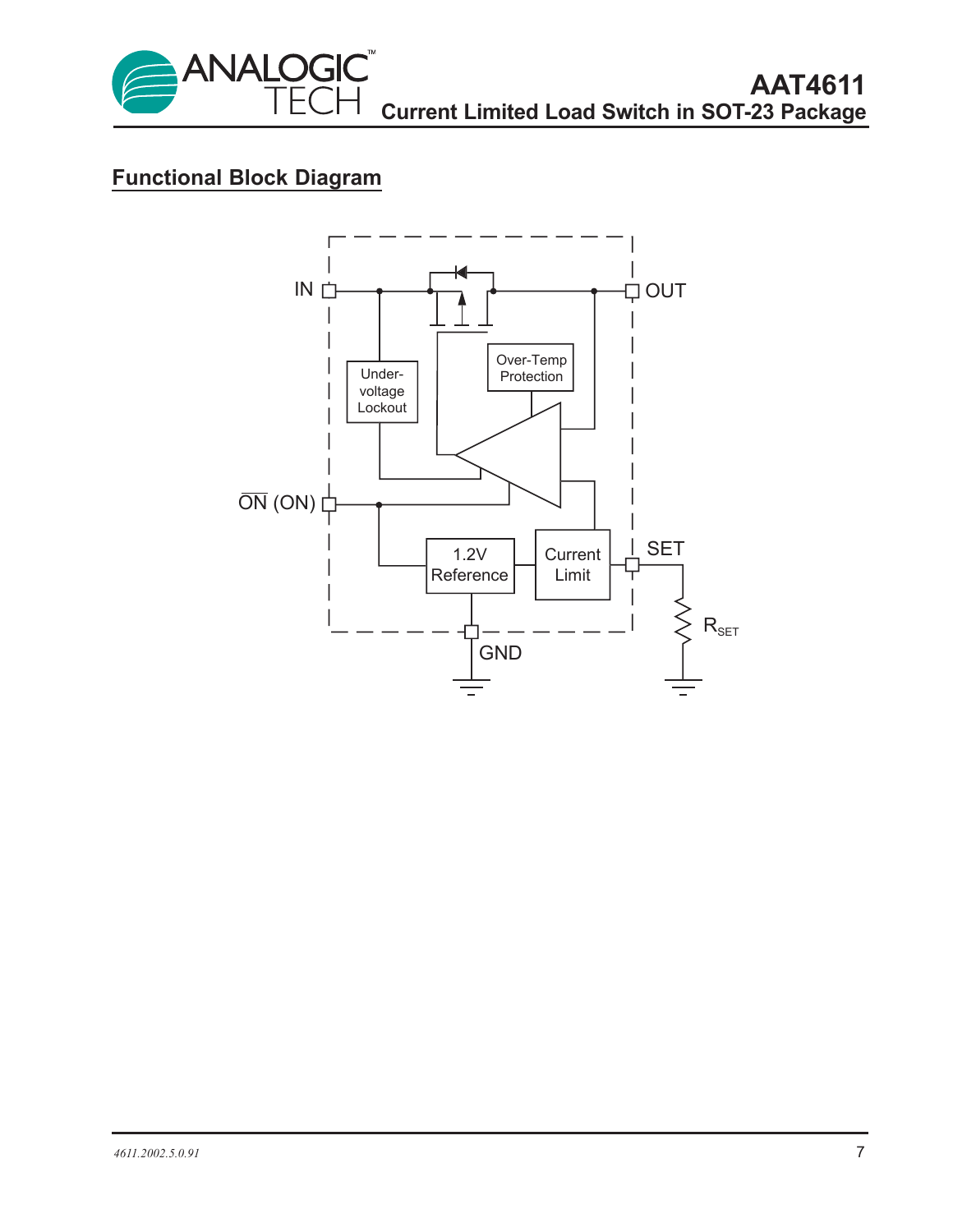

### **Applications Information**

### **Setting Current Limit**

In most applications, the variation in  $I_{LIM}$  must be taken into account when determining  $R_{\text{SFT}}$  The  $I_{\text{LIM}}$ variation is due to processing variations from part to part, as well as variations in the voltages at IN (pin 5) and OUT (pin 3), plus the operating temperature. See charts "Current Limit vs. Temperature", and "Output Current vs.  $V_{\text{OUT}}$ ". Together these three factors add up to a  $\pm 25\%$  tolerance (see  $I_{LIM}$ specification in Electrical Characteristics section). In the figure below, a cold device with a statistically higher current limit, and a hot device with a statistically lower current limit, both with  $R_{\text{SET}}$  equal to 10.5kΩ are shown. While the chart, "R<sub>SET</sub> vs.  $I_{LIM}$ " indicates an I<sub>LIM</sub> of 0.7A with an R<sub>SET</sub> of 10.5kΩ, this figure shows that the actual current limit will be at least 0.525A, and no greater than 0.880A.

#### **Current Limit Using10.5 k**Ω



To determine  $R_{\text{SET}}$  start with the maximum current drawn by the load, and multiply it by 1.33. (typical\_I<sub>LIM</sub> = minimum\_I<sub>LIM</sub> / 0.75) This is the typical current limit value. Next, refer to " $R_{\text{SET}}$  vs.  $I_{\text{LM}}$ " and find the  $R_{\text{SFT}}$  that corresponds to the typical current limit value. Choose the largest resistor available that is less than or equal to it. For greater precision, the value of  $R_{\text{SET}}$  may also be calculated using the  $I_{LIM}$  R<sub>SET</sub> product found in the chart "R<sub>SET</sub> coefficient vs.  $I_{LIM}$ ". The maximum current is derived by multiplying the typical current for the chosen  $R_{\text{SFT}}$ in the chart by 1.25. A few standard resistor values are listed in the table "Current Limit  $R_{\text{SET}}$  Values".

**Current Limit R<sub>SET</sub> Values** 

| $\mathsf{R}_{\mathsf{SET}}$<br>$(k\Omega)$ | Current<br>Limit typ<br>(mA) | Device will<br>not current<br>limit below:<br>(mA) | Device always<br>current limits<br>below:<br>(mA) |
|--------------------------------------------|------------------------------|----------------------------------------------------|---------------------------------------------------|
| 40.2                                       | 200                          | 150                                                | 250                                               |
| 30.9                                       | 250                          | 188                                                | 313                                               |
| 24.9                                       | 300                          | 225                                                | 375                                               |
| 22.1                                       | 350                          | 263                                                | 438                                               |
| 19.6                                       | 400                          | 300                                                | 500                                               |
| 17.8                                       | 450                          | 338                                                | 563                                               |
| 16.2                                       | 500                          | 375                                                | 625                                               |
| 14.7                                       | 550                          | 413                                                | 688                                               |
| 13.0                                       | 600                          | 450                                                | 750                                               |
| 10.5                                       | 700                          | 525                                                | 875                                               |
| 8.87                                       | 800                          | 600                                                | 1000                                              |
| 7.50                                       | 900                          | 675                                                | 1125                                              |
| 6.81                                       | 1000                         | 750                                                | 1250                                              |
| 6.04                                       | 1100                         | 825                                                | 1375                                              |
| 5.49                                       | 1200                         | 900                                                | 1500                                              |
| 4.99                                       | 1300                         | 975                                                | 1625                                              |
| 4.64                                       | 1400                         | 1050                                               | 1750                                              |

Example: A USB port requires 0.5A. 0.5A multiplied by 1.33 is 0.665A. From the chart named " $R_{\text{SFT}}$  vs.  $I_{LIM}$ ", R<sub>SFT</sub> should be less than 11kΩ. 10.5 kΩ is a standard value that is a little less than 11k $\Omega$  but very close. The chart reads approximately 0.700A as a typical  $I_{LIM}$  value for 10.5kΩ. Multiplying 0.700A by 0.75 and 1.25 shows that the AAT4611 will limit the load current to greater than 0.525A but less than 0.875A.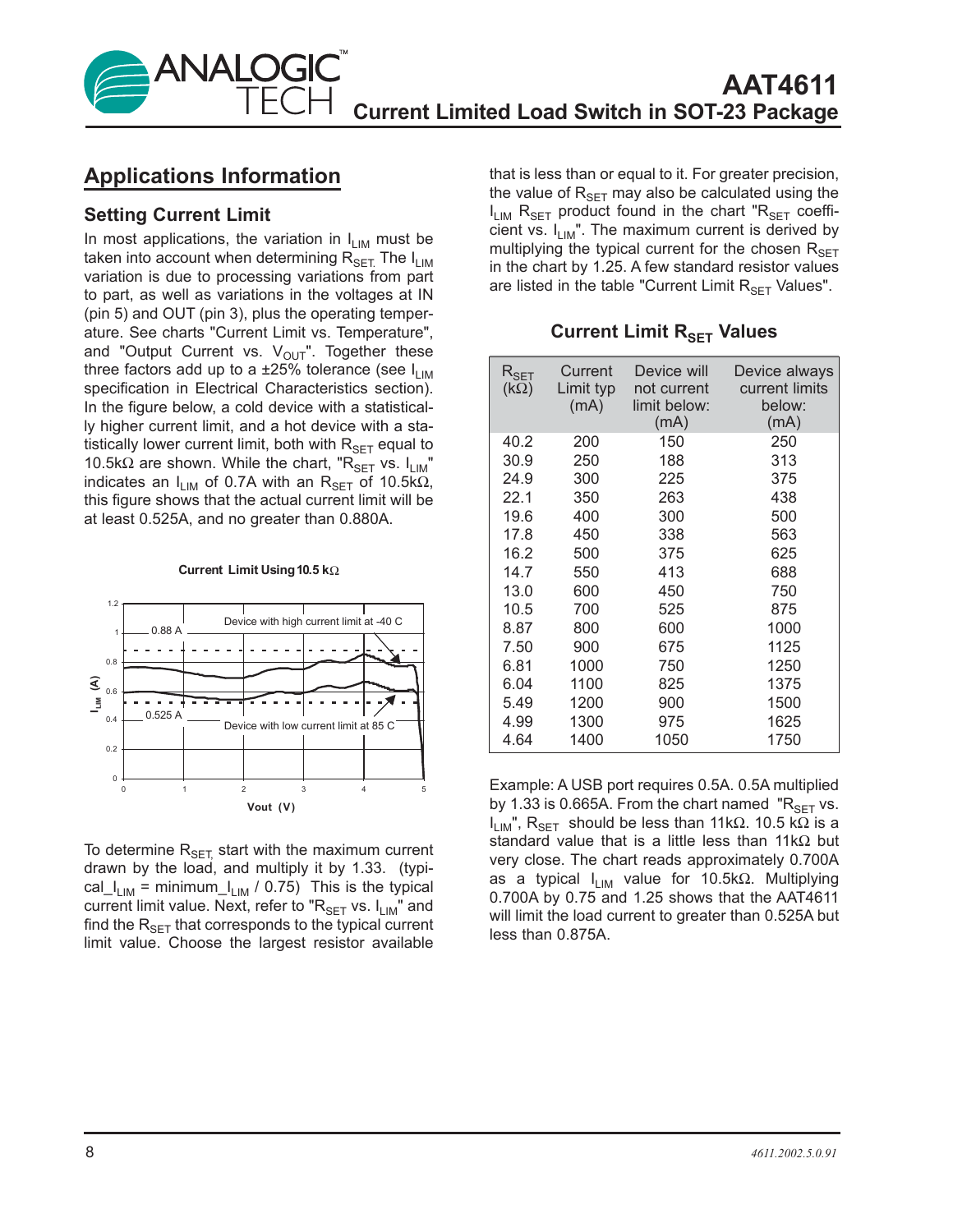

**Overload Operation**



### **Operation in Current Limit**

When a heavy load is applied to the output of the AAT4611, the load current is limited to the value of  $I_{LIM}$  determined by  $R_{SET}$ . See the figure "Overload Operation". Since the load is demanding more current than  $I_{LIM}$ , the voltage at the output drops. This causes the AAT4611 to dissipate a larger than normal quantity of power, and its die temperature to increase. When the die temperature exceeds an over temperature limit, the AAT4611 will shut down until is has cooled sufficiently, at which point it will startup again. The AAT4611 will continue to cycle on and off until the load is removed, power is removed, or until a logic high level is applied to ON (pin 4).

#### **Enable Input**

In many systems, power planes are controlled by integrated circuits which run at lower voltages than the power plane itself. The enable input ON (pin 4) of the AAT4611 has low and high threshold voltages that accommodate this condition. The threshold voltages are compatible with 5 volt TTL, and 2.5 volt to 5 volt CMOS.

#### **Reverse Voltage**

The AAT4611 is designed to control current flowing from IN to OUT. If a voltage is applied to OUT which is greater than the voltage on IN, large currents may flow. This could cause damage to the AAT4611.